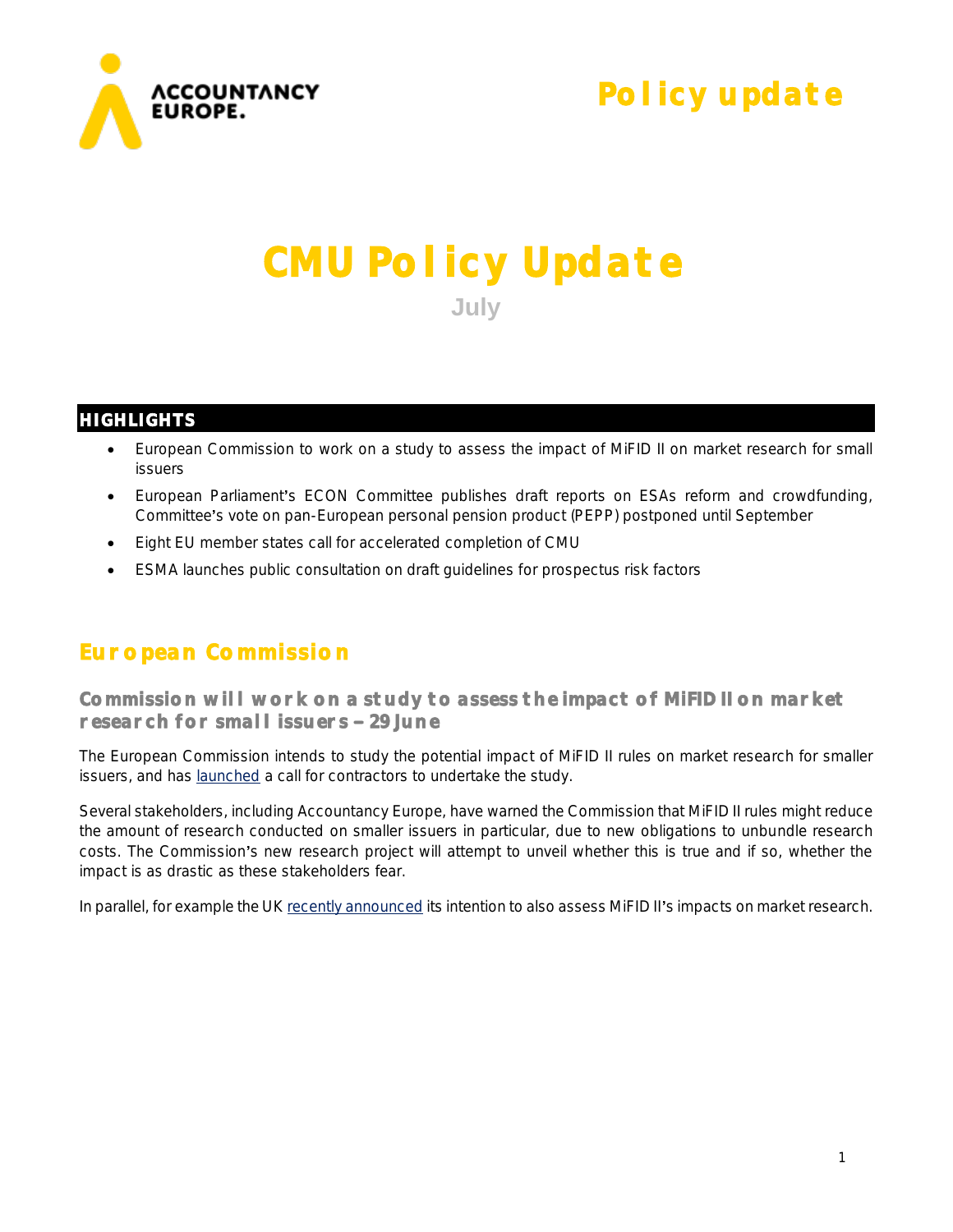# **European Parliament**

#### ECON Committee publishes draft report on ESAs reform - 10 July

The ECON Committee has published its [draft report](http://www.europarl.europa.eu/sides/getDoc.do?pubRef=-//EP//NONSGML+COMPARL+PE-625.358+01+DOC+PDF+V0//EN&language=EN) on the Commission's proposed ESAs reform.

The draft report, written by the MEPs Pervenche Berès (S&D/FRA) and Burkhard Balz (EPP/GER), is the first step towards the European Parliament's final position on the proposals. The Parliament will co-legislate on the reform on an equal footing with the member states.

The file has proven to be a hot potato in the Parliament and a source of major disagreements. For example, it took the two leading MEPs until the very last moments before publication to find a mutual agreement in specific areas. The outcome of their work is an exhaustive list of amendments to the Commission proposal covering 173 pages.

#### **Main points of contention within the Parliament**

The leading MEPs appear to agree on the need to reinforce the proportionality of the Commission proposals, including on redress and the role of stakeholder groups.

The co-rapporteurs also agree to strengthen the European Parliament's role in the management bodies of the ESAs. For example, they propose to create a selection committee for the chair of each of the ESAs. These committees would be made up of two representatives from the Parliament, Council and Commission respectively.

They also want the ESAs to report to the Parliament more closely on their positions towards institutions such as the IASB, and to seek an observer status within IASB.

By contrast, the co-rapporteurs are struggling to find a consensus around strategic supervisory plans, the new executive committees and new means of financing – including increased contributions from industry. Mr. Balz is also taking a more restrictive approach to direct competences, and for example opposes granting ESMA supervisory competencies on sustainable finance and central counterparties.

Ms. Berès, for her part, wants to reinforce consumer protection and the role of the college of supervisors regarding the freedom to provide services.

The liberal ALDE Group is broadly happy with the draft report, but Greens-EFA is more [disappointed.](https://sven-giegold.de/draft-report-financial-supervision/)

#### **Next steps**

The MEPs have until 30 August to table any amendments to the draft report. A vote in ECON Committee is currently scheduled for 5 November ahead of a vote at the ECON committee on 5 November.

Following the vote in ECON, the European Parliament may proceed to negotiate with the member states in the Council to reach a mutually agreeable compromise – that is, if the member states manage to finalise their own positions. Several member states feel that the Commission proposals are too ambitious.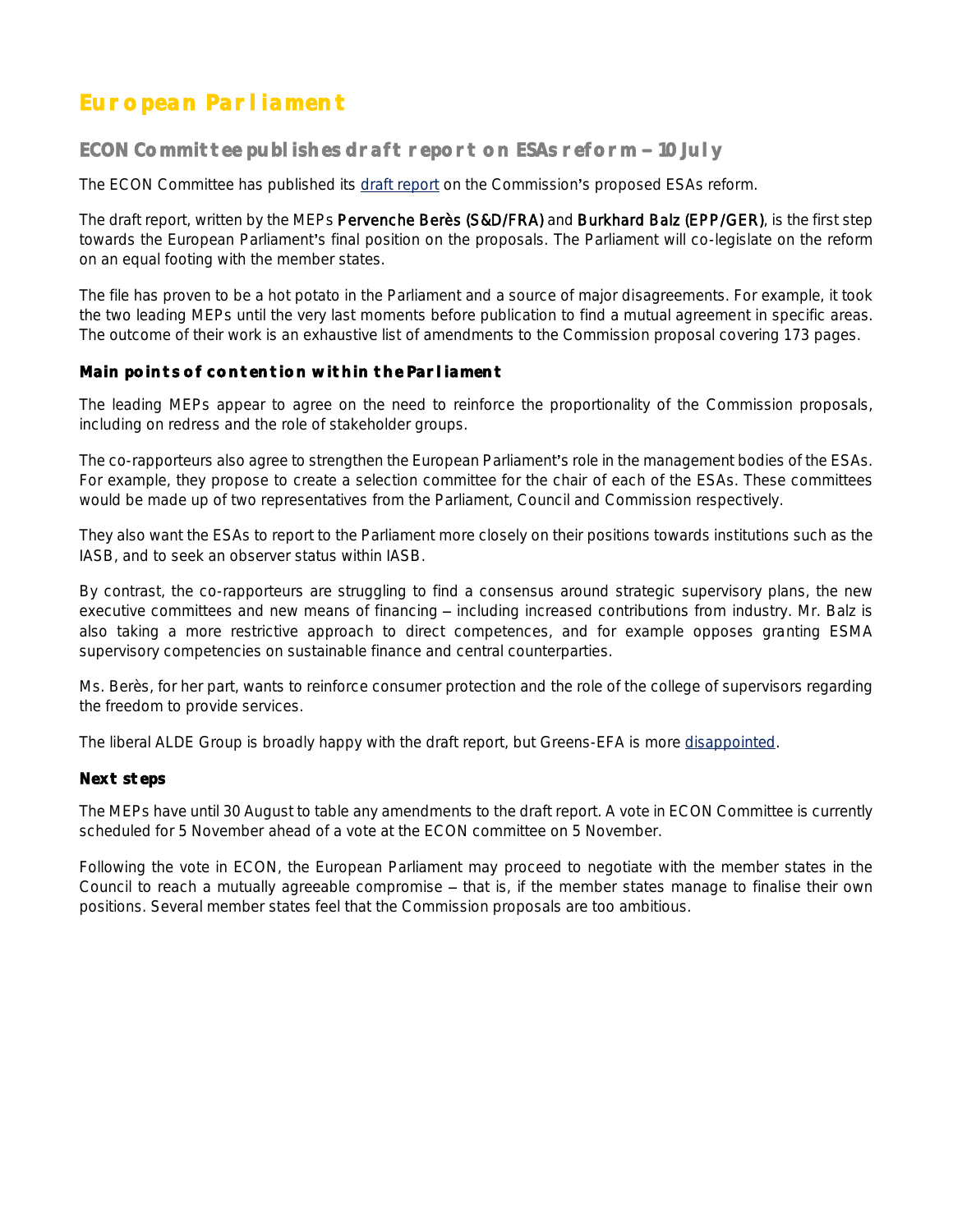## **ECON Committee vote on PEPP postponed - 11 July**

The ECON Committee was supposed to adopt the [draft report](http://www.europarl.europa.eu/sides/getDoc.do?pubRef=-//EP//NONSGML+COMPARL+PE-618.225+01+DOC+PDF+V0//EN&language=EN) on pan-European personal pension product (PEPP) in a vote on 11 July. However, the vote was subsequently postponed to 3 September.

It appears that there were difficulties until last minute to ensure a sufficient amount of support across political Groups for compromise amendments. Open questions include the default guarantee option, or the inclusion of occupational pension institutions (OPI) on the list of authorised providers.

The Council, for its part, adopted its position already at the end of June. Once ECON has adopted its own position, the MEPs can enter into negotiations with the Council in order to reach a mutually agreeable compromise.

The file in the Parliament is led by the MEP Sophia in 't Veld (ALDE/NLD).

#### **ECON HEARING WITH AUSTRIA'S FINANCE MINISTER - 11 July**

The ECON Committee has held a hearing with the finance minister of Austria, Hartwig Löger. The hearing's purpose was to give MEPs an opportunity to ask questions on the [priorities](https://www.eu2018.at/agenda-priorities/programme.html) of the Austrian Presidency of the Council.

Amongst other things, the minister shed some light into the Austrian Presidency's plans on CMU. In particular, the Presidency will initiate work on the SME listing proposals, and will seek progress on the pan-European personal pension product (PEPP) proposals.

The MEP Molly Scott Cato (Greens-EFA/UK) lamented that sustainable finance is not listed as one of the Presidency's priorities. In response, the minister promised that they will seek progress wherever possible. This could not but give a rather meager picture of the level of priority that the Presidency is granting to sustainable finance.

#### **ECON Committee publishes study on competition issues in FinTech - 11 July**

The ECON Committee's research services have published a [new study](http://www.europarl.europa.eu/RegData/etudes/STUD/2018/619027/IPOL_STU(2018)619027_EN.pdf) on the most challenging competition issues in the FinTech market.

The report, in essence, argues that the increasing number of FinTech services provided by newcomer start-ups, traditional financial institutions and big tech companies may bring new competition challenges to the playing field. Some factors can result in anticompetitive behaviours, namely the network effects derived from the use of online platforms, the access to customer data, standardisation, interoperability and the use of algorithms.

Combined with a service-by-service analysis, the study provides both descriptive analysis and normative tools to anticipate and manage anticompetitive behaviours as they occur.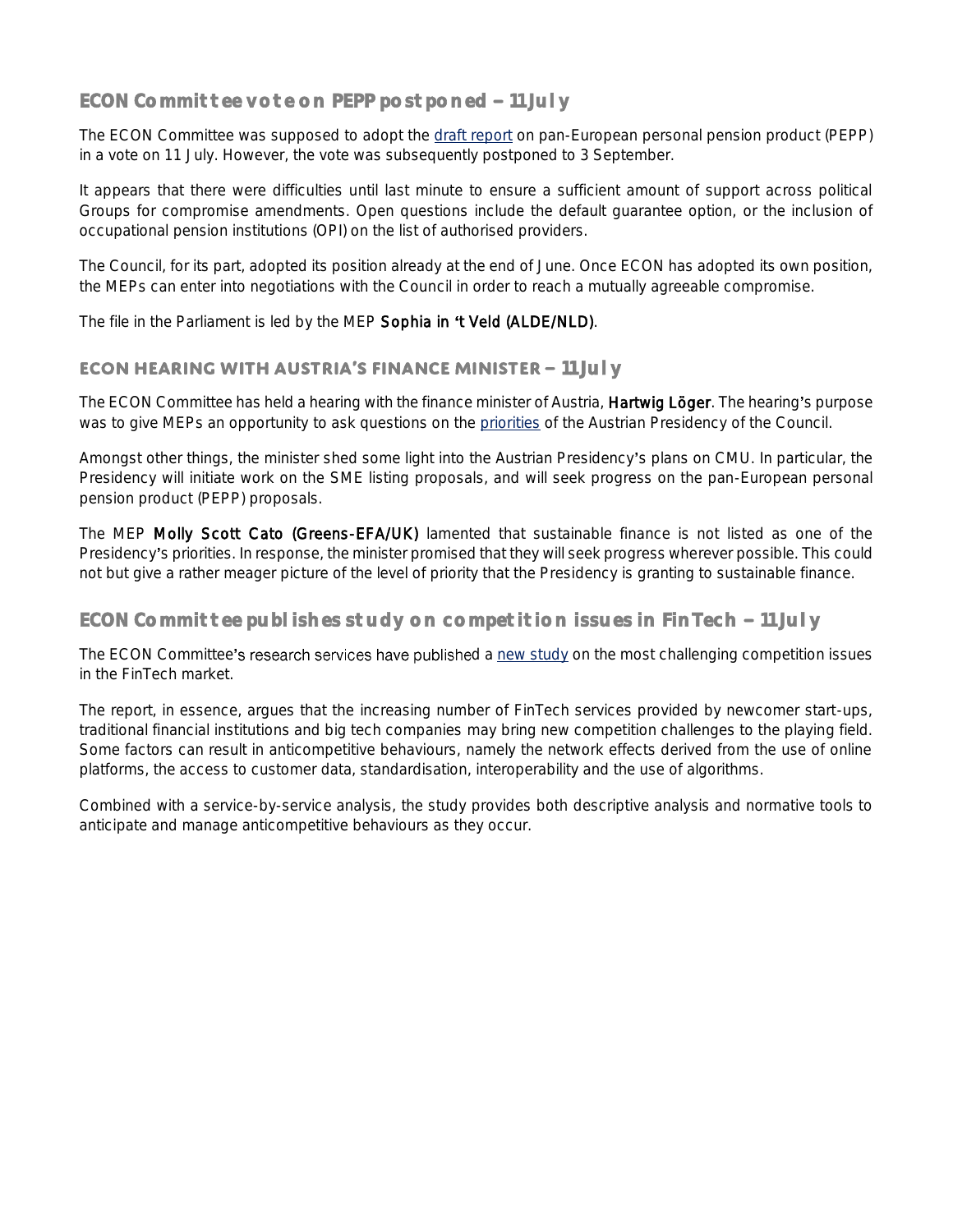## **Draft report on crowdfunding published - 30 July**

The ECON Committee has published its [draft report](http://www.europarl.europa.eu/sides/getDoc.do?type=COMPARL&reference=PE-626.662&format=PDF&language=EN&secondRef=01) on the Commission's crowdfunding Regulation. The draft report has been prepared by the MEP Ashley Fox (ECR/UK).

The draft report proposes a number of substantive changes to the Commission's initial proposal. For further information on the Commission proposal, please consult Accountancy Europe's [CMU Policy Update](https://www.accountancyeurope.eu/wp-content/uploads/180404_CMU-PU-March.pdf) from March.

The draft report's main proposed changes include the following:

- Increase the threshold for crowdfunding offers from EUR 1 million to EUR 8 million
- Retain the responsibility for authorisation with the national competent authorities (NCAs), rather than granting it to ESMA as proposed by the Commission
- Include initial coin offerings (ICOs) in the Regulation's scope
- Facilitate the access of third country crowdfunding platforms on European markets

In terms of next steps, the ECON Committee will negotiate amendments and vote on the draft report. After ECON has adopted the draft report, the European Parliament may enter negotiations with member states in the Council in order to find a mutually agreeable compromise. This whole process will take several months at best.

# **Council**

**Eight member state issue joint statement calling for rapid progress on CMU, but critical of ESAs review 18 July** 

The finance ministers of eight EU member states - Denmark, Estonia, Finland, Ireland, Latvia, Lithuania, Sweden, and The Netherlands - have issued a [joint statement](https://www.finance.gov.ie/category/publications/?post_type=updates) calling for accelerated progress in completing the CMU.

The finance ministers stress that the reduction of barriers to capital flows will help businesses have access to nonbank sources of financing from other countries. The ministers also see Brexit as a reason to multiply efforts for further integration of Europe's capital markets.

For this reason, they argue that focus should be on outstanding measures that can be seen as low-hanging fruits and enjoying the support of a large number of member states. These include the review of the regulatory rules governing investment firms, sustainable finance and FinTech measures.

The tone is slightly different, however, as far as the ESAs reform if concerned. Indeed, the eight finance ministers emphasise that the ESAs reform should be based on strengthening the "existing tools" and capitalising on the capacities of national competent authorities (NCAs), rather than substantially strengthening the ESAs themselves. The ministers also highlight that progress on CMU should not depend on the ESAs reform.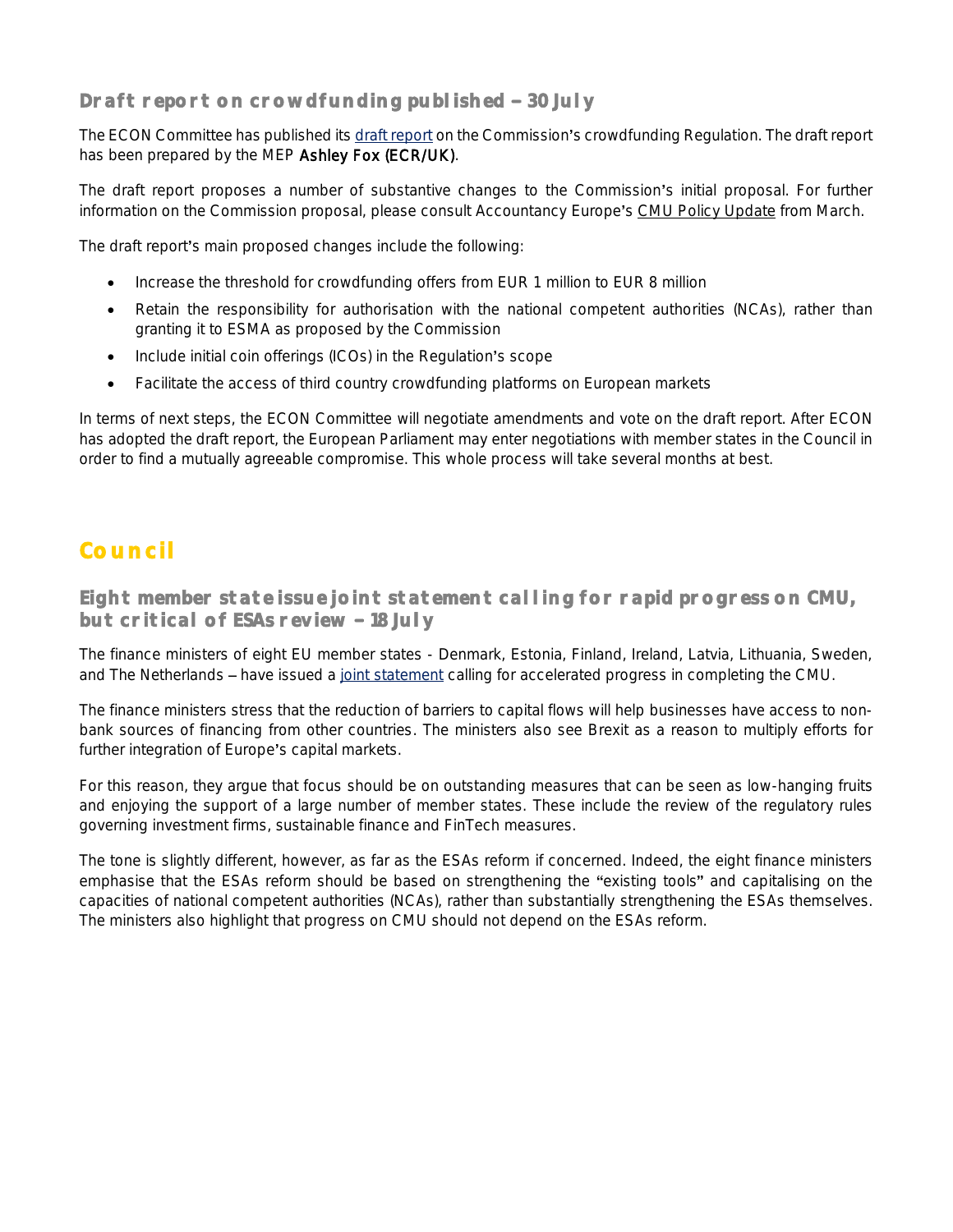# **ECB & ESAs**

### **EBA assesses risks and opportunities from Fintech and its impact on incumbents business models 3 July**

The European Banking Authority (EBA) has published the first products of its FinTech Roadmap, namely:

- A [thematic report](http://www.eba.europa.eu/documents/10180/2270909/Report+on+the+impact+of+Fintech+on+incumbent+credit+institutions%27%20business+models.pdf) on the impact of FinTech on incumbent credit institutions' business models
- A [thematic report](http://www.eba.europa.eu/documents/10180/2270909/Report+on+prudential+risks+and+opportunities+arising+for+institutions+from+FinTech.pdf) on the prudential risks and opportunities arising for institutions from FinTech

Both reports fall under the wider context of the newly established **EBA FinTech Knowledge Hub** and aim to raise awareness within the supervisory community and the industry on potential prudential risks and opportunities from current and potential FinTech applications. They also aim to better understand the main trends that could impact incumbents' business models and pose potential challenges to their sustainability.

#### **ESMA launches public consultation on draft guidelines for prospectus risk**  factors - 13 July

ESMA has published its long-awaited [draft guidelines](https://www.esma.europa.eu/sites/default/files/library/esma31-62-996_consultation_paper_on_guidelines_on_risk_factors.pdf) on risk factor disclosures in prospectuses. Stakeholders have until 5 October 2018 to provide their feedback on the draft guidelines.

In its previous technical advice on prospectus disclosures, ESMA committed to providing more additional details and guidance on how and what kind of risk factors to disclose in prospectuses.

ESMA's now published draft guidelines have been prepared to assist national competent authorities (NCAs) in their review of risk factors in a prospectus. The draft guidelines aim to provide NCAs with the means of ensuring that risk factor disclosures are material and specific to the issuer concerned, and that NCAs can ensure that risk factor disclosures are prepared in a concise and succinct form. This is aligned with Accountancy Europe's positions regarding risk factors in prospectuses.

While the draft guidelines are directly addressed to NCAs, financial market participants are also expected to align their obligations in accordance with them.

The following elements are of particular interest:

- Scope: the draft guidelines are general in nature, meaning that they are not limited to the risk factors of any particular type of entity or type of prospectus
- Guiding principles of the draft guidelines: specificity, materiality, corroboration and categorisation of risk factors
- Materiality: ESMA maintains that the risk factors should be limited to those risks which are material and specific to the issuer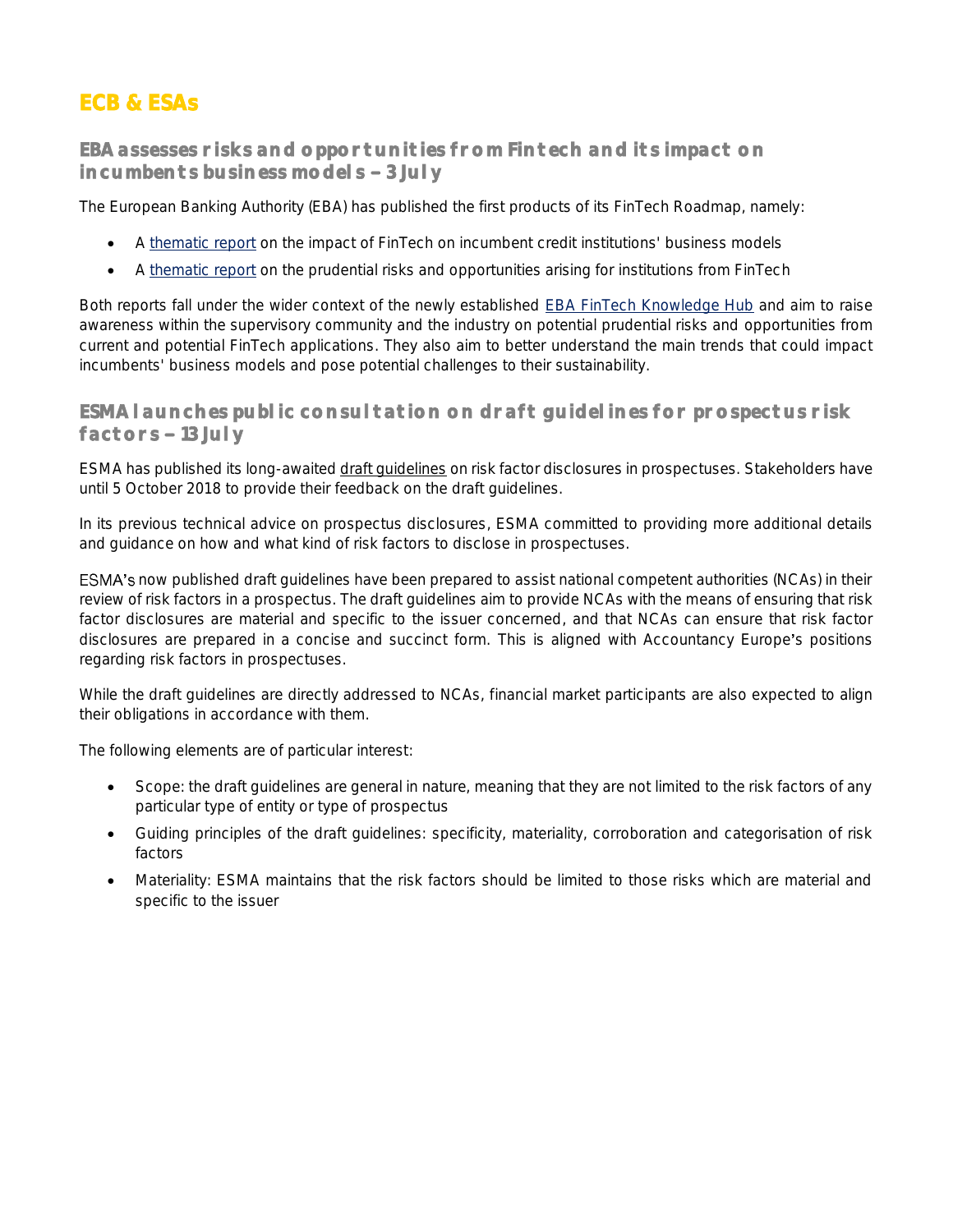- Specific quidelines of interest:
	- o Guideline 1: NCAs should review whether the disclosure of a risk factor establishes a clear and direct link between it and the issuer
		- No disclosure of risk factors that are "'boiler-plate' risks, or using 'boiler-plate' disclosures"
	- o Guideline 2: NCAs should challenge the inclusion of risk factors that are generic or only serve as disclaimers - where there is no "clear and direct link" between the issuer and the risk factor
	- o Guideline 3: where materiality is not apparent from the disclosure in the risk factor, the NCA should challenge the inclusion of the risk factor
		- Definition of materiality: ESMA acknowledges that the Prospectus Regulation does not define materiality. Instead, the draft guidelines point to the definition from the IFRS conceptual framework and invite NCAs and persons responsible to rely on it
	- o Guideline 4: the risk factor disclosures should include quantitative information whenever possible. However, where quantitative information is not available, the description of the potential negative impact of the risk factors may use a qualitative approach
	- o Guideline 7: provides suggestions for categorising the risk factors
	- o Guideline 11: aims to cut the sheer volume of text in a prospectus by calling for more focused risk factor disclosures, rather than lengthy and superfluous explanations that add no value

## **Other News**

#### **EESC publishes opinion on FinTech - 12 July**

The European Economic and Social Committee (EESC) has published its [opinion](http://webapi.eesc.europa.eu/documentsanonymous/eesc-2018-01056-00-00-ac-tra-en.docx) on FinTech. Although EESC s recommendations are non-binding, they do carry some weight and legitimacy given that EESC's constituents consist of both employers, trade unions and civil society.

The recommendations include, for example, the following:

- The measures included in the Commission's FinTech action plan on improving cyber security and the resilience of the financial sector are important, but should be supplemented by rules to ensure uniformity in the development of FinTech in the EU
- The level of regulation for FinTech players should subject to the same rules as the financial sector, particularly as regards resilience, cyber security, and supervision
- The Commission should keep a close eye on crypto-assets and their high degree of volatility, in cooperation with the ESAs. Where necessary, all necessary action should be taken at EU level to ensure that the security and stability of the financial and economic system are not threatened in any way or at any time
- Member states should design and implement active labour market measures enabling workers affected by the introduction of innovative technologies in the financial sector to take up a new job as soon as possible